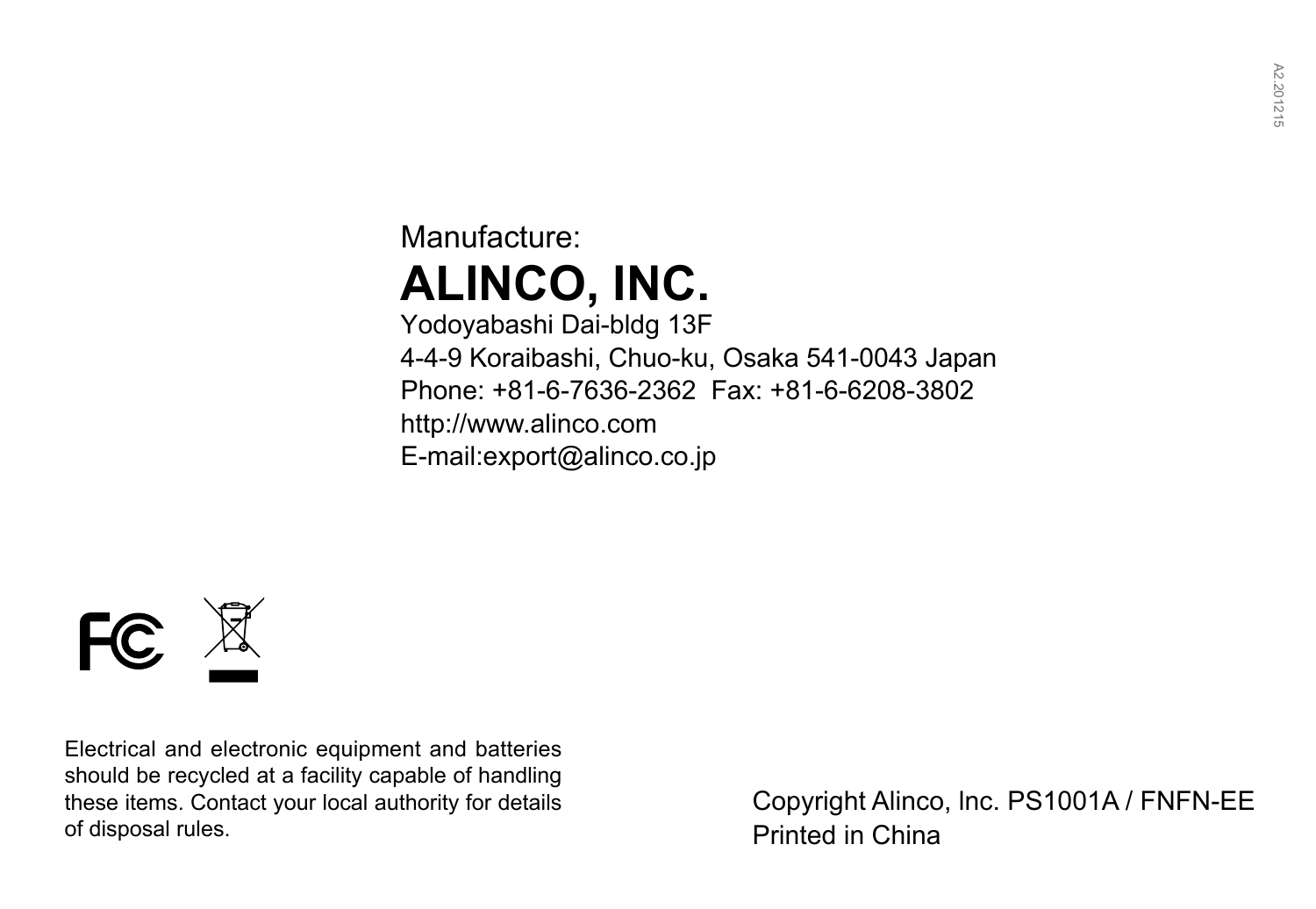# *ALINGO*

## **VHF/UHF Dual Band Digital Transceiver**

# DR-MD500 **Instruction Manual**

Thank you for purchasing your new Alinco transceiver. Please read this manual carefully before using the product to ensure full performance, and keep this manual for future reference as it contains information on after-sales services. In case addendum or errata sheets are included with this product, please read those materials and keep them together with this instruction manual for future reference.

NOTE: DR-MD500 may be delivered to you after dealerprogramming. In such cases, please ask your dealer about the available features in your unit and how to operate this unit. Features and functions may be limited due to dealerprogramming. **ALINCO, INC.** 



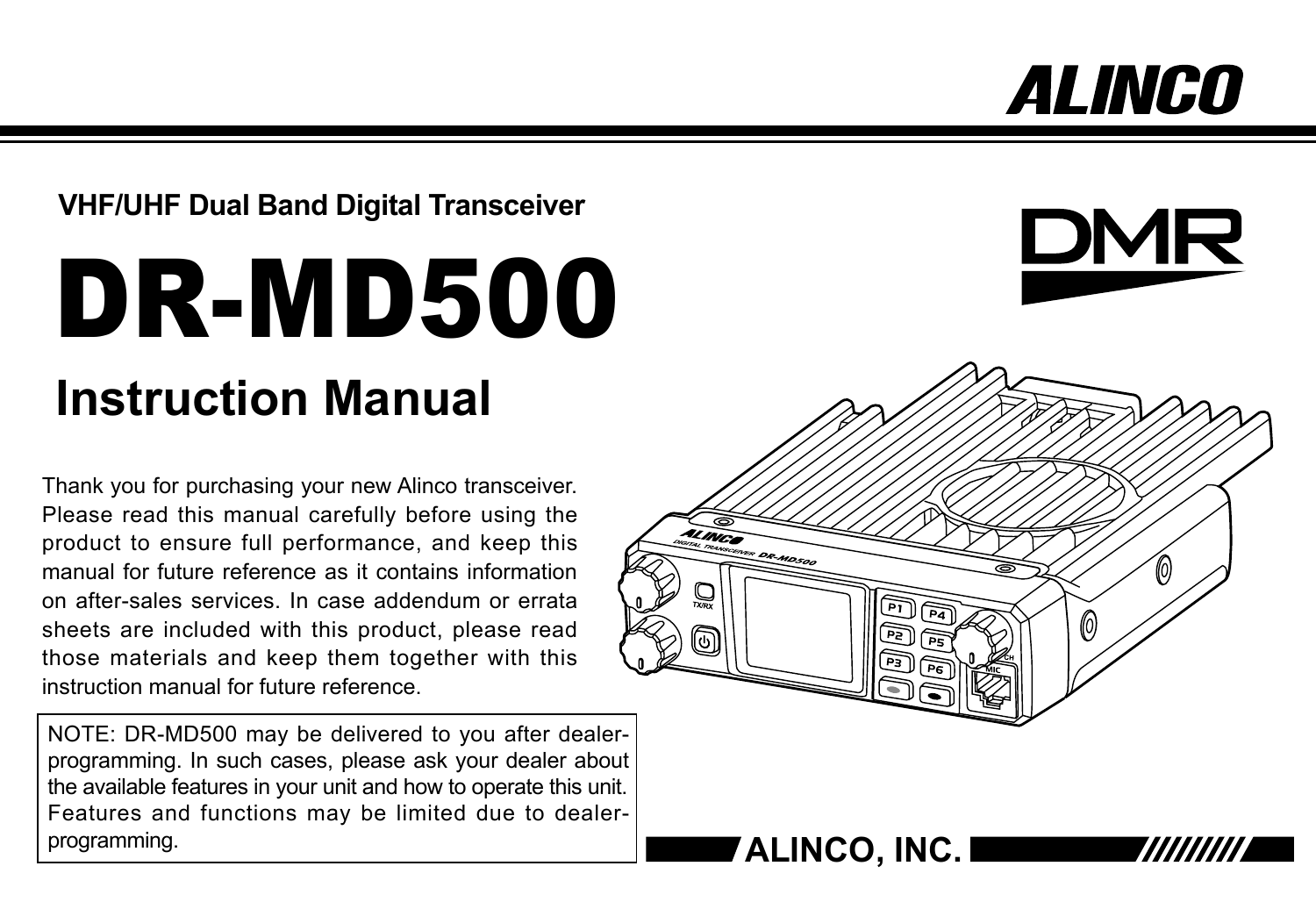#### ■ **Introduction**

Please read this manual completely from the first page to the last, to learn all the functions the product offers. It is important to note that some of the operations may be explained in relation to information in previous chapters. By reading just one part of the manual, you may risk not understanding the complete explanation of the function.

### ■ Safet**v**

It is important that the operator is aware of, and understands, hazards common to the operation of any transceiver.

## **Before transmitting**

There are many radio stations operating in proximity to the frequency ranges this product covers. Be careful not to cause interference when transmitting around such radio stations.

#### ■ **Covering ranges**

It may vary drastically depending on the type and location of antenna system. Please consult your dealer for details as DR-MD500 requires an external antenna.

#### ■ **Lightning**

Any person is not safe outdoors during thunderstorms and lightning. Note also that no car provides adequate protection of its passengers or drivers against lightning as well. Therefore, Alinco will not take responsibility for any danger associated with using radios outdoors or inside the car during lightning.

#### ■ **Enclosure protection**

This transceiver is NOT water and dust protected. Avoid contacts with water and dust, and if wet or dirty, immediately wipe them out with clean dry cloth. This product is NOT anti-explosive.

Never use in close vicinity to explosive gas, combustible dust,on an oil rig or in an open mine.

#### ■ **For North American users**

Due to strict rules, this product is blocked for operations before sales and only dealers can program the radio before delivery to consumers. Manufacturer is not aware of details of such dealer-programming therefore please kindly contact your dealer first in case technical-service may be necessary.

#### ■ **Important Notice**

The utility software may be available to distributors/dealers only. Programming cable is optional. The manufacturer will not release the software to unauthorized party so please contact your dealer for details. This product may be delivered to the consumer after being preprogrammed with the operating parameters, then certain operation may be disabled for user-accesses. The manufacturer and distributers are not aware of details of such dealer-programming. Therefore, please contact to your dealer in case any technical assistance may be necessary.

## AI INCO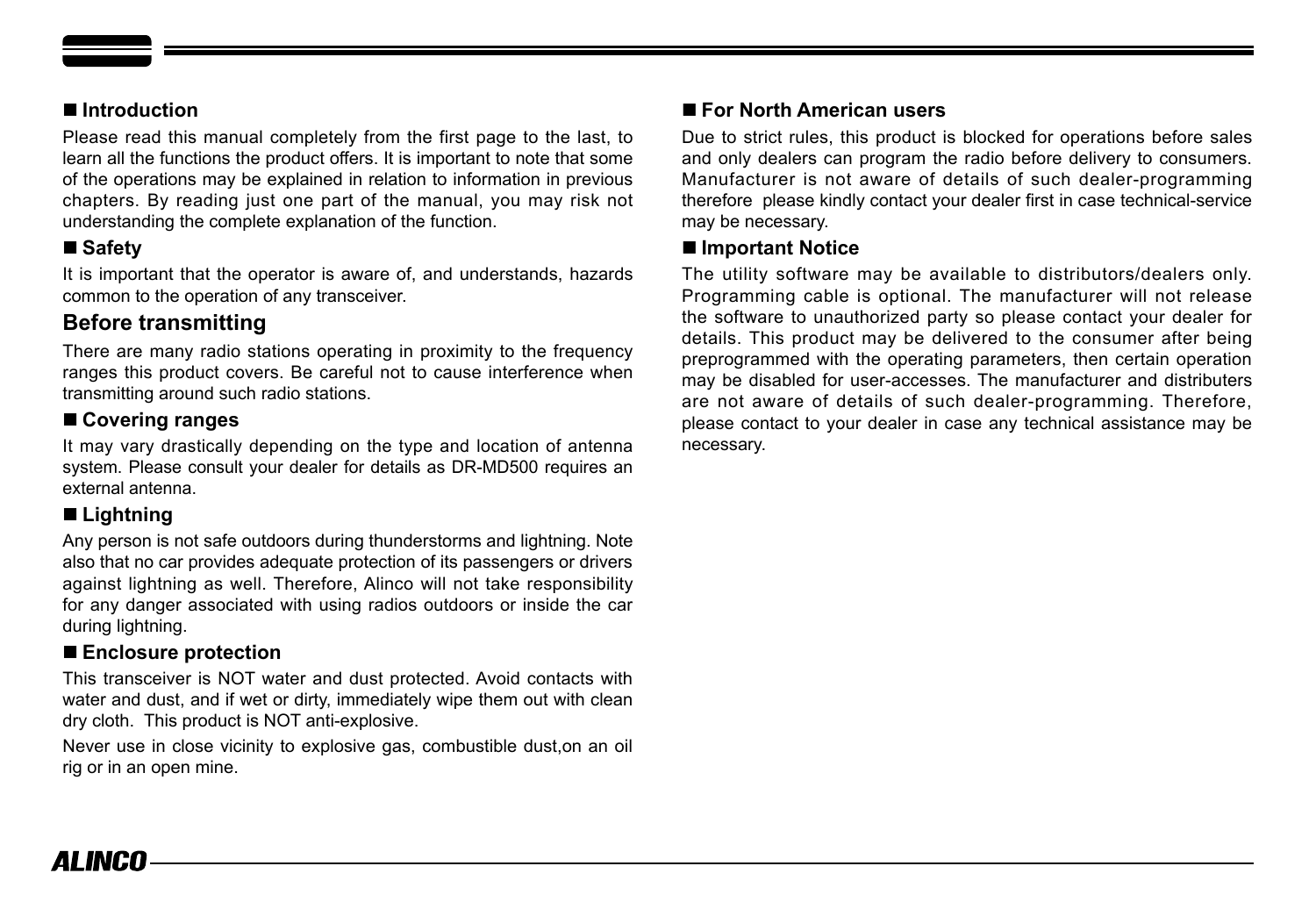## **Conformity Symbols**

## F<sub>C</sub>

Copyright 2012 All rights reserved. NO part of this document may be reproduced, copied, translated or transcribed in any form or by any means without the prior writhout the prior written permission of Alinco. Inc, Osaka, Japan, English Edition Printed in China.

Comformity information

Manufacturer:

ALINCO, Inc. Electronics Division

Yodoyabashi Dai-bldg. 13F

4-4-9 Koraibashi, Chuo-ku,

Osaka 541-0043 Japan



Check with your local waste officials for details on recycling or proper disposal in your area.

### **Compliance Information Statement**

#### **FCC WARNING**

This equipment generates or uses radio frequency energy.

Changes or modifications to this equipment may cause harmful interference unless the modifications are expressly approved in the instruction manual. The user could lose the authority to operate this equipment if an unauthorized change or modification is made.

#### **INFORMATION TO THE DIGITAL DEVICE USER REQUIRED BY THE FCC**

This equipment has been tested and found to comply with the limits for a Class B digital device, pursuant to Part 15 of the FCC Rules.

These limits are designed to provide reasonable protection against harmful interference in a residential installation.

This equipment generates, uses and can generate radio frequency energy and, if not installed and used in accordance with the instructions, may cause harmful interference to radio communications. However, there is no guarantee that the interference will not occur in a particular installation. If this equipment does cause harmful interference to radio or television reception, which can be determined by turning the equipment off and on, the user is encouraged to try to correct the interference by one or more of the following measures:

- Reorient or relocate the receiving antenna.
- Increase the separation between the equipment and receiver.

• Connect the equipment to an outlet on a circuit different from that to which the receiver is connected.

• Consult the dealer for technical assistance.

Tested to Comply With FCC Standards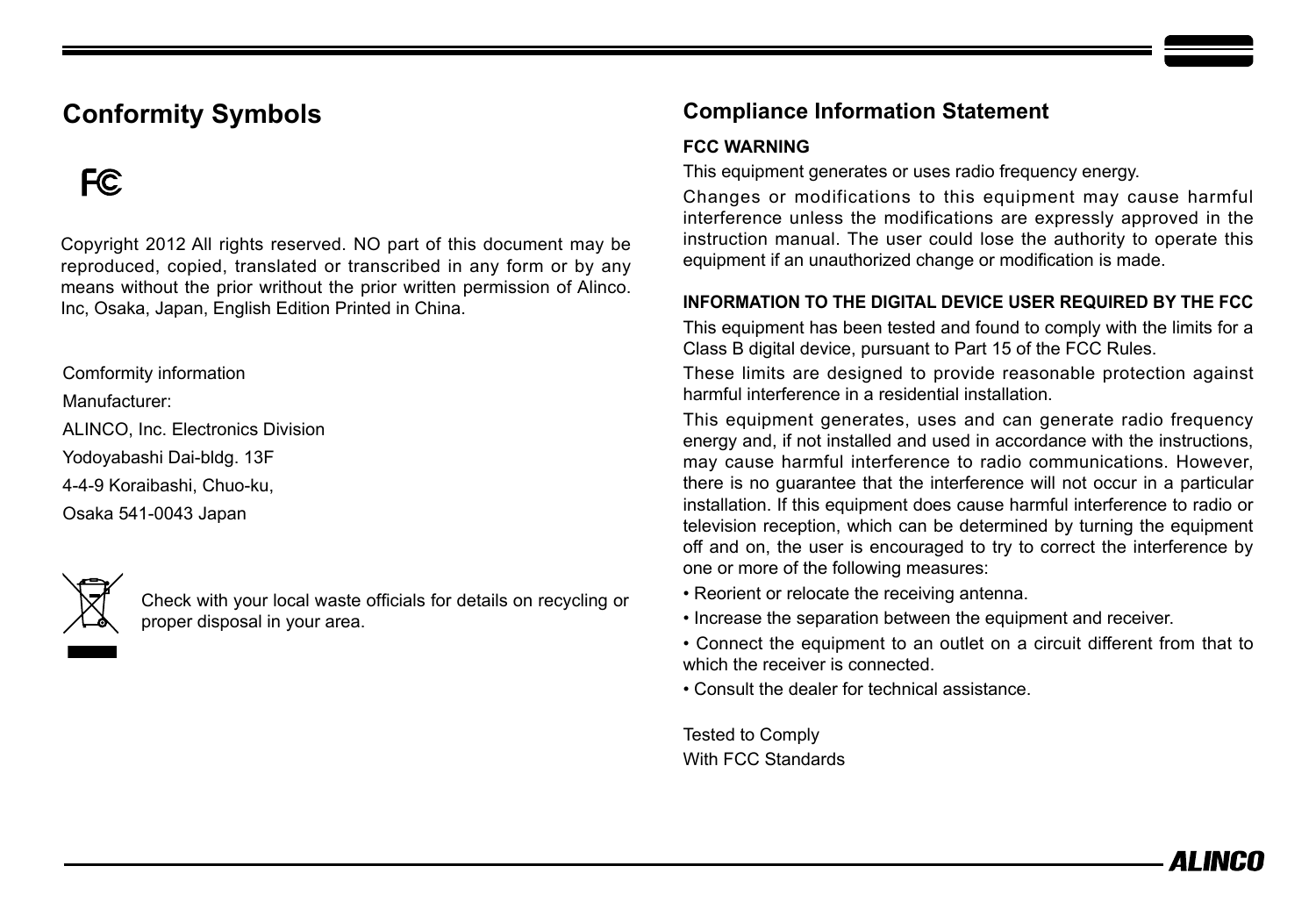#### **FOR HOME OR OFFICE USE**

Information in this document is subject to change without notice or obligation. All brand names and trademarks are the property of their respective owners. Alinco cannot be liable for pictorial or typographical inaccuracies. Some parts, options and/or accessories are unavailable in certain areas. Changes or modifications not expressly approved by the party responsible for compliance could void the user's authority to operate the equipment.

#### ■ **RADIO FREQUENCY ENERGY SAFETY INFORMATION**

This Alinco transceiver has been tested and complies with the standards listed below, in regards to Radio Frequency (RF) energy and electromagnetic energy (EME) generated by the transceiver.

• FCC RF exposure limits for Occupational Use Only. RF Exposure limits adopted by the FCC are generally based on recommendations from the National Council on Radiation Protection and Measurements, and the American National Standards Institute.

• FCC OET Bulletin 65 Edition 97-01 Supplement C

• American National Standards Institute (C95.1 - 1992)

• American National Standards Institute (C95.3 - 1992)

#### **WARNING:**

This Alinco transceiver generates RF EME while transmitting. RF EME (Radio Frequency Electric and Magnetic Energy) has the potential to cause slight thermal, or heating effects to any part of your body less than the recommended distance from this radio transmitter's antenna. RF energy exposure is determined primarily by the distance to and the powerof the transmitting device. In general, RF exposure is minimized when the lowest possible power is used or transmission time is kept to the minimum required for consistent communications, and the greatest distance possible from the antenna to the body is maintained. The transceiver has been designed for and is classified for Occupational Use Only. Occupational/ controlled exposure limits are applicable to situations in which persons are exposed to RF energy as a consequence of their employment, and such persons have been made aware of the potential for exposure and can exercise control over their exposure. This means you can use the transceiver only if you are aware of the potential hazards of operating a transceiver and are familiar in ways to minimize these hazards. This transceiver is not intended for use by the general public in uncontrolled environments. Uncontrolled environment exposure limits are applicable to situations in which the general public may be exposed to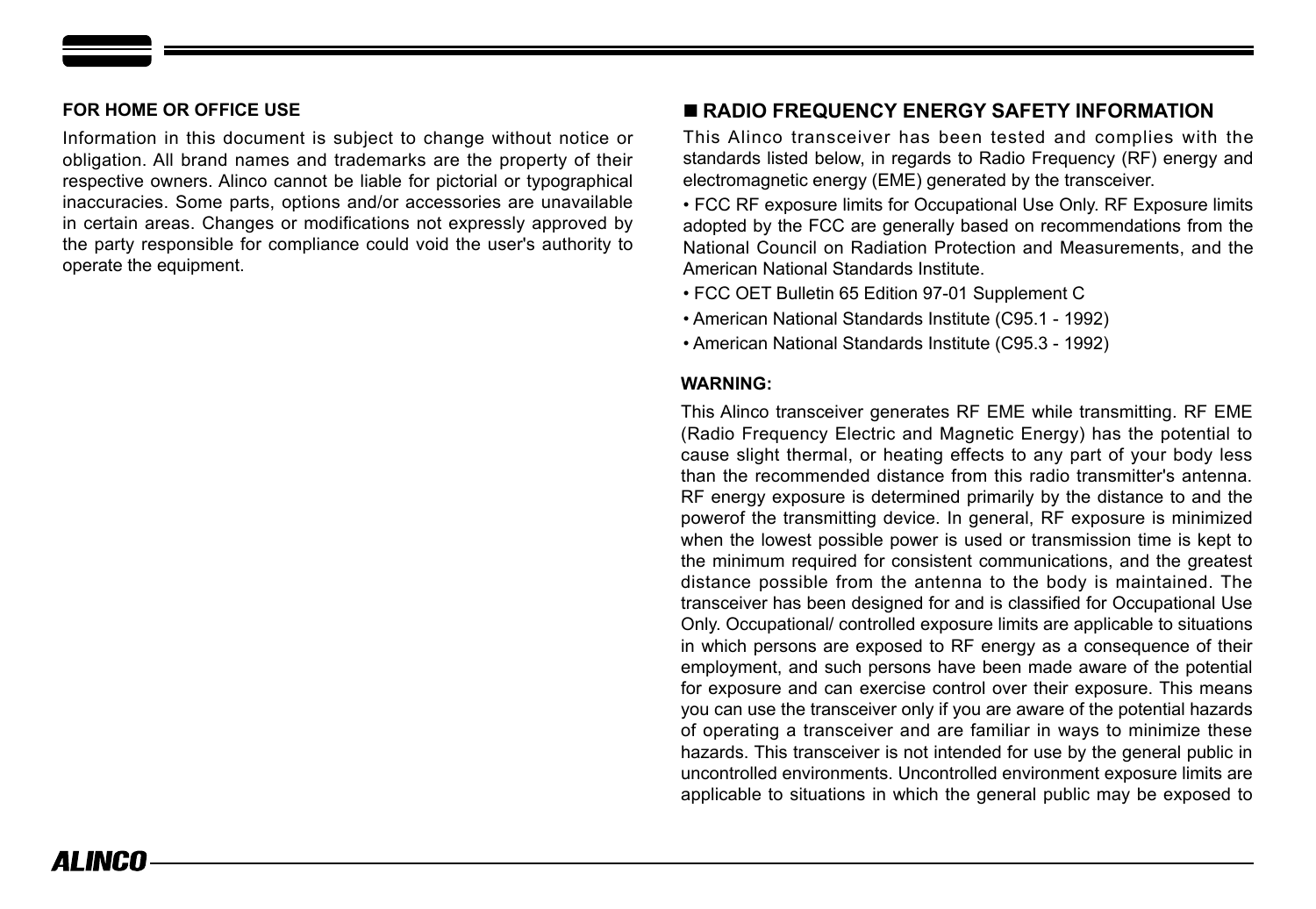RF energy, or in which the persons who are exposed as a consequence of their employment may not be fully aware of the potential for exposure or cannot exercise control over their exposure.

#### **CAUTION:**

The following list provides you with the information required to ensure that you are aware of RF exposure and of how to operate this transceiver so that the FCC RF exposure limitations are not exceeded.

• The electro-magnetic exposure of this device may exceed the standards of the hazard level when transmitting at the high-power setting while connected to a unity gain antenna at a distance of 63cm (24.8) inch) or less from the operator. Furthermore, the hazardous RF exposure level depends on the conditions of the combination of the antenna gain, distance from the operator, output setting and installation environment, therefore the operator may be exposed to stronger RF even at a distance of more than 63cm. For safety purpose, it is recommended that the antenna be installed outside of, and as far as possible from, the operator's area. Avoid using an excessively high-gained antenna in case the distance between the operator and the antenna is very limited. Always use the minimum necessary output power for communications.

• Do not transmit for more than 50% of the total transceiver use time; transmitting over 50% of the total use time may exceed the limits in accordance to the FCC RF exposure requirements. Nominal transceiver operation is 5% transmission time, 5% reception time, and 90% stand-by time.

• Use only Alinco authorized accessories The use of other than recommended or approved body- worn accessories may result in RF exposure levels which exceed the FCC's occupational/ controlled environment RF exposure limits.

#### **IMPORTANT:**

Not all features are available to users due to programming. The units are programmed by the dealer before sales therefore some features may be prohibited for manual access by the users. For this reason, it is suggested that users learn how to operate the units directly from the dealer who programmed the functions and channels. Please contact the dealer for any technical inquiry because the distributor and manufacturer are notaware of the details of dealer-programming.

#### **Electromagnetic Interference/Compatibility**

Electronic devices are susceptible to electromagnetic interference (EMI) if they are not adequately shielded or designed for electromagnetic compatibility. Because this transceiver generates RF energy, it can cause interference to such equipment.

**•** Turn OFF your transceiver where signs are posted to do so. Hospitals and health care facilities use equipment that is sensitive to electromagnetic radiation.

#### **Occupational/Controlled Use**

This product is used in situations that users are exposed to RF as consequence of their employment provided those users are fully aware of the potential RF hazards and can exercise control over their exposure.

**•** This transceiver is NOT ATEX approved and NOT intended for the use in hazardous explosive atmospheres.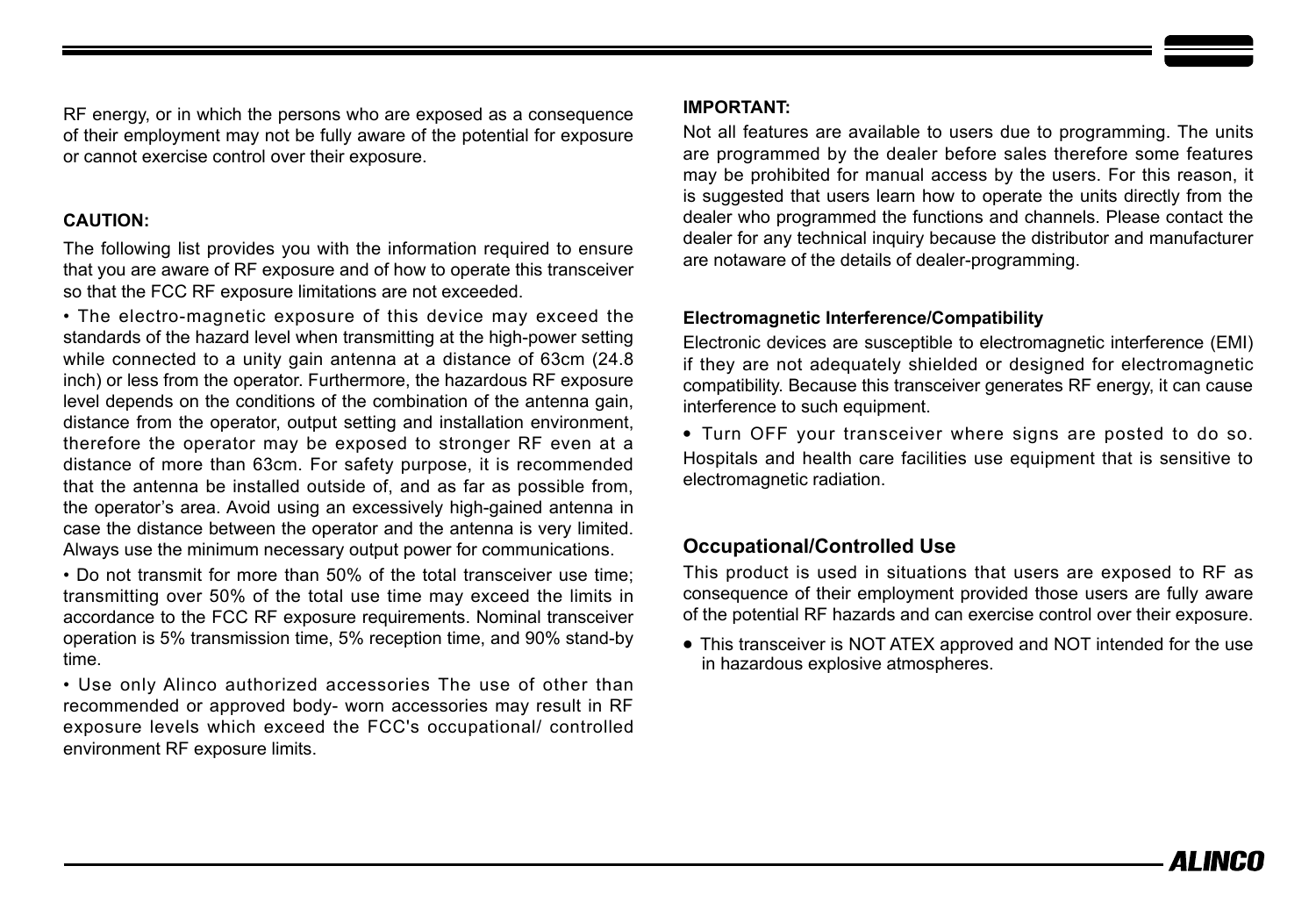## WARNING

To prevent any hazard during operation of Alinco's radio product, in this manual and on the product you may find symbols shown below. Please read and understand the meanings of these symbols before starting to use the product.

| Danger  | This symbol is intended to alert the user to an<br>immediate danger that may cause loss of life and<br>property if the user disregards the warning. |
|---------|-----------------------------------------------------------------------------------------------------------------------------------------------------|
| Alert   | This symbol is intended to alert the user to a possible<br>hazard that may cause loss of life and property if the<br>user disregards the warning.   |
| Caution | This symbol is intended to alert the user a possible<br>hazard that may cause loss of property or injure the<br>user if the warning is disregarded. |
|         | Alert symbol. An explanation is given.                                                                                                              |
|         | Warning symbol. An explanation is given.                                                                                                            |
|         | Instruction symbol. An explanation is given.                                                                                                        |

## **ALERT**

### **Environment and condition of use:**



Do not drive while handling the radio for your safety. It is recommended that you check local traffic regulations regarding the use of radio equipment while driving.



Do not use this product in close proximity to other electronics devices, especially medical ones. It may cause interference to those devices.



Keep the radio out of the reach of children.



In case a liquid leaks from the product, do not touch it. It may damage your skin.

Rinse with plenty of cold water if the liquid contacted your skin.



Never operate this product in facilities where radio products are prohibited for use such as aboard aircraft, in airports, in ports, within or near the operating area of business wireless stations or their relay stations.



Use of this product may be prohibited or illegal outside of your country. Be informed in advance when you travel.



The manufacturer declines any responsibilities against loss of life and/or property due to a failure of this product when used to perform important tasks like life-guarding, surveillance, and rescue.



Do not use multiple radios in very close proximity. It may cause interference and/or damage to the product(s).



The manufacturer declines any responsibilities against loss of life and property due to a failure of this product when used with or as a part of a device made by third parties.



Use of third party accessory may result in damage to this product. It will void our warranty for repair.

## AI INCO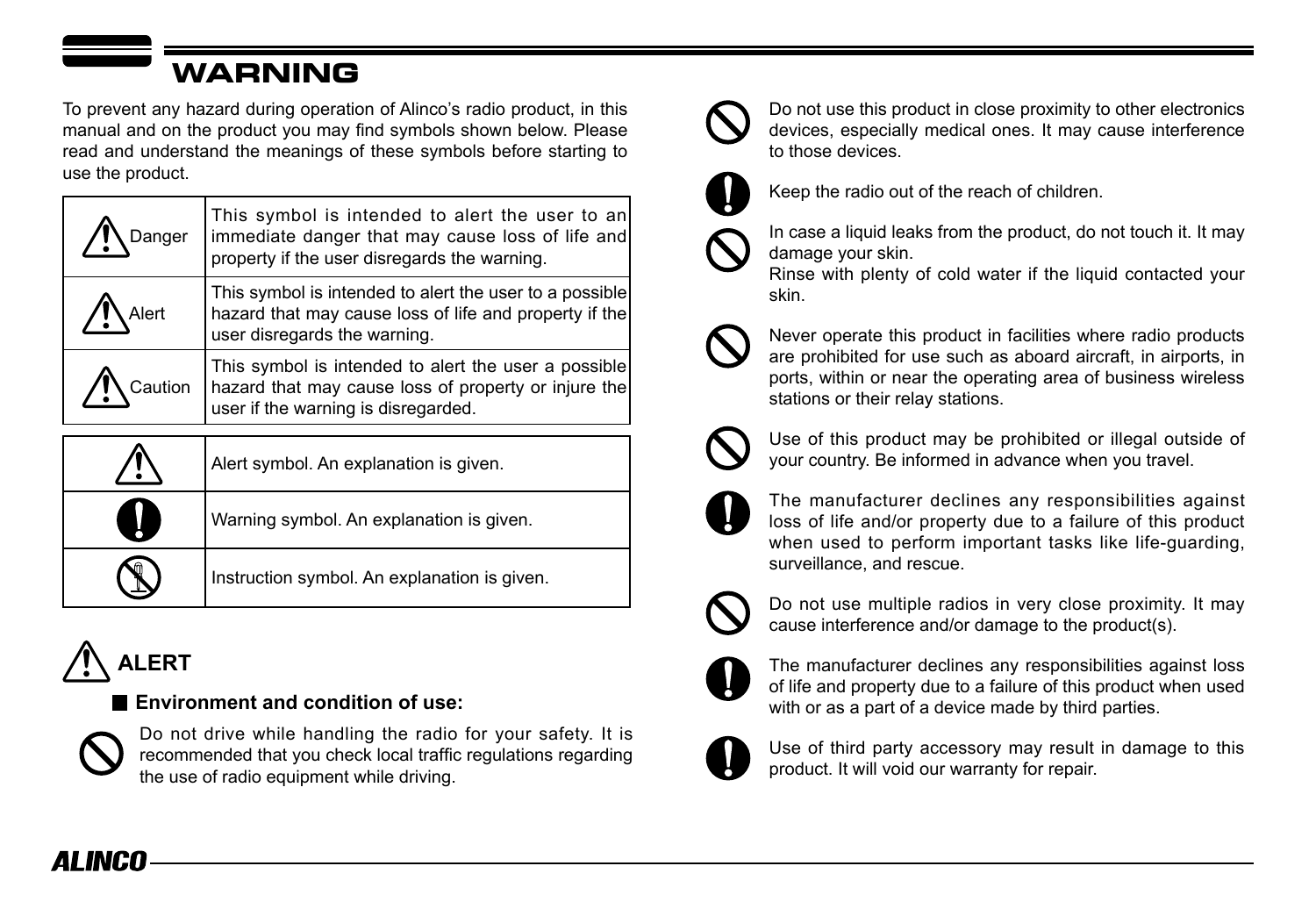#### **WADNING**

## **Handling this product:**



Be sure to reduce the audio output level to minimum before using a headset. Excessive audio may damage hearing.



Do not open the unit without permission or instruction from the manufacturer.

Unauthorized modification or repair may result in electric shock, fire and/or malfunction.



Do not operate this product in a wet place such as shower room. It may result in electric shock, fire and/or malfunction.



Do not place conductive materials, such as water or metal in close proximity to the product. A short-circuit to the product may result in electric shock, fire and/or malfunction.



Do not touch the heatsink (on/around the unit mostly found on mobile-base units) as it may become very hot during/after the operation that may risk burn your skin.

## **About power-supply:**



Use only appropriate, reliable and certified power supply of correct voltage and capacity.

Do not connect cables in reverse polarity. It may result in electric shock, fire and/or malfunction.



Do not plug multiple devices including the power-supply into a single wall outlet. It may result in overheating and/or fire.

Do not handle a power-supply with a wet hand. It may result in electric shock.



Securely plug the power-supply to the wall outlet. Insecure installation may result in short-circuit, electronic shock and/or fire.



Do not plug the power-supply into the wall outlet if the contacts are dirty and/or dusty.

Short circuiting and/or overheating may result in fire, electric shock and/or damage to the product.



Do not modify or remove fuse-assembly from the DC-cable. It may result in fire, electric shock and/or damage to the product.

## **In case of emergency:**

In case of the following situation(s), please turn off the product, switch off the source of power, then remove or unplug the power-cord. Please contact your local dealer of this product for service and assistance. Do not use the product until the trouble is resolved. Do not try to troubleshoot the problem by yourself.

- When a strange sound, smoke and or strange odor comes out of the product.
- When the product is dropped or the case is broken or cracked.
- When a liquid penetrated inside.
- When a power-cord ( including DC-cables, AC-cables and adapters) is damaged.



For your safety, turn off then remove all related AC-lines to the product and its accessories including the antenna if a thunderstorm is likely.



Turn off the unit, remove the mobile antenna from its base and keep it in the vehicle if a thunderstorm is likely.

Please read cautions regarding the lightning-protection on page 9 also.

## **Maintenance**



Do not open the unit and its accessories. Please consult with your local dealer of this product for service and assistance.

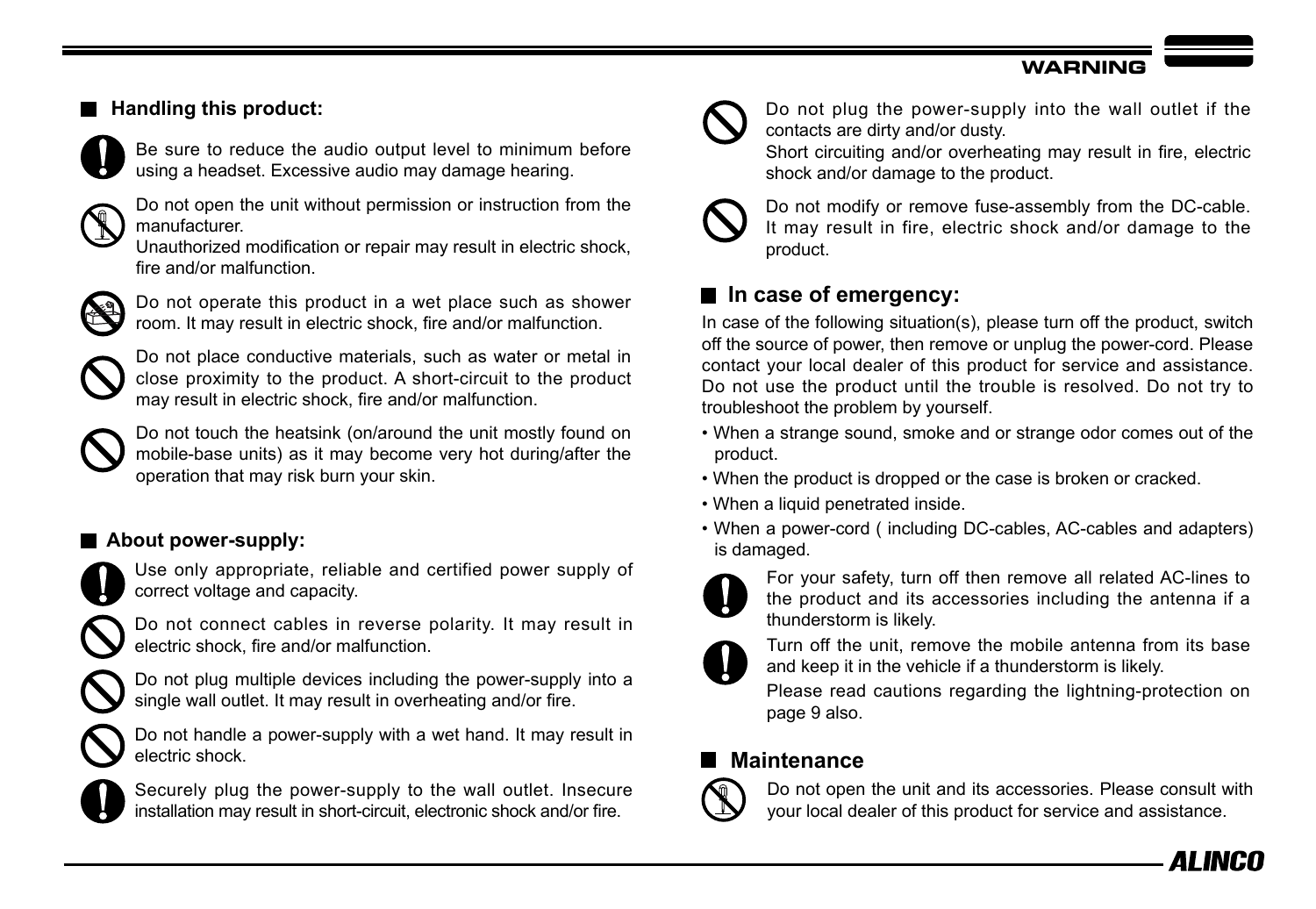### **WARNING**

## **CAUTION**

## **Environment and condition of use:**



Do not use the product in proximity to a TV or a radio. It may cause interference or receive interference.





Do not install in an unstable or vibrating position. It may result in electric shock, fire and/or malfunction when/if the product falls.



Do not install the product in proximity to a source of heat and humidity such as a heater or a stove. Avoid placing the unit in direct sunlight.



Do not modify, dismantle, incinerate, or immerse the batteries that may be used in accessories you use with this product. Please check your local regulations for details on recycling option or disposal of the batteries in your area.

## **About transceiver**



Do not connect devices other than specified ones to the jacks and ports on the product.

It may result in damage to the devices.



Turn off and remove the power-source (AC cable, DC cable etc) from the product when the product is not in use for extended period of time or in case of maintenance.



Use a clean, dry cloth to wipe off dirt and condensation from the surface of the product.

Never use thinner or benzene for cleaning.

## **About power-supply**



Use only reliable power supply of specific DC output range and be mindful of the polarity of the cables and DC jack.



Always turn off the power supply when connecting or disconnecting the cables.



When using an external antenna, make sure that the antenna ground is not common with the ground of the power supply.



When a transceiver is powered from an external DC power source, make sure that this power supply has approval to the level of IEC/EN 60950-1.

## AI INCO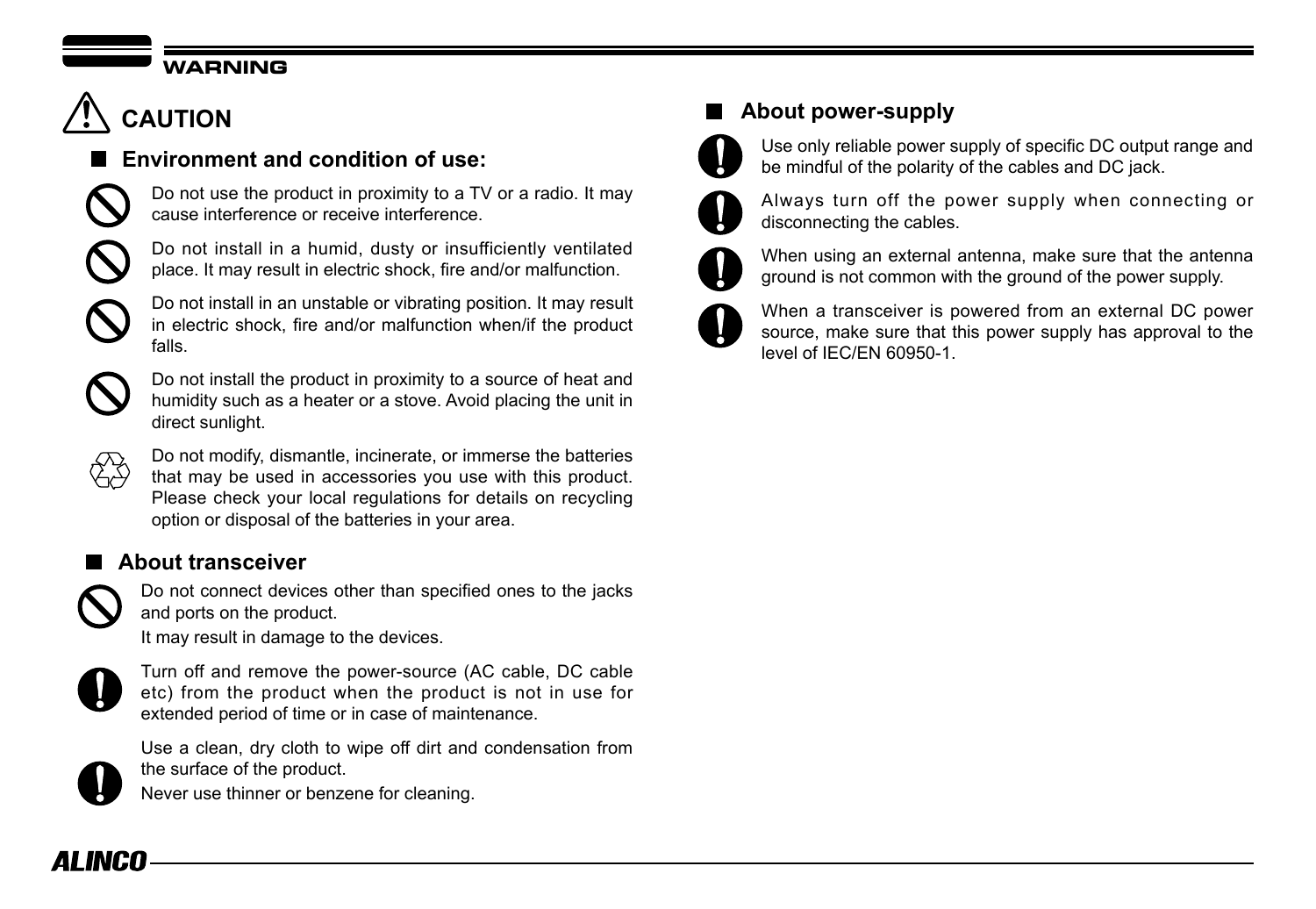## **CONTENTS**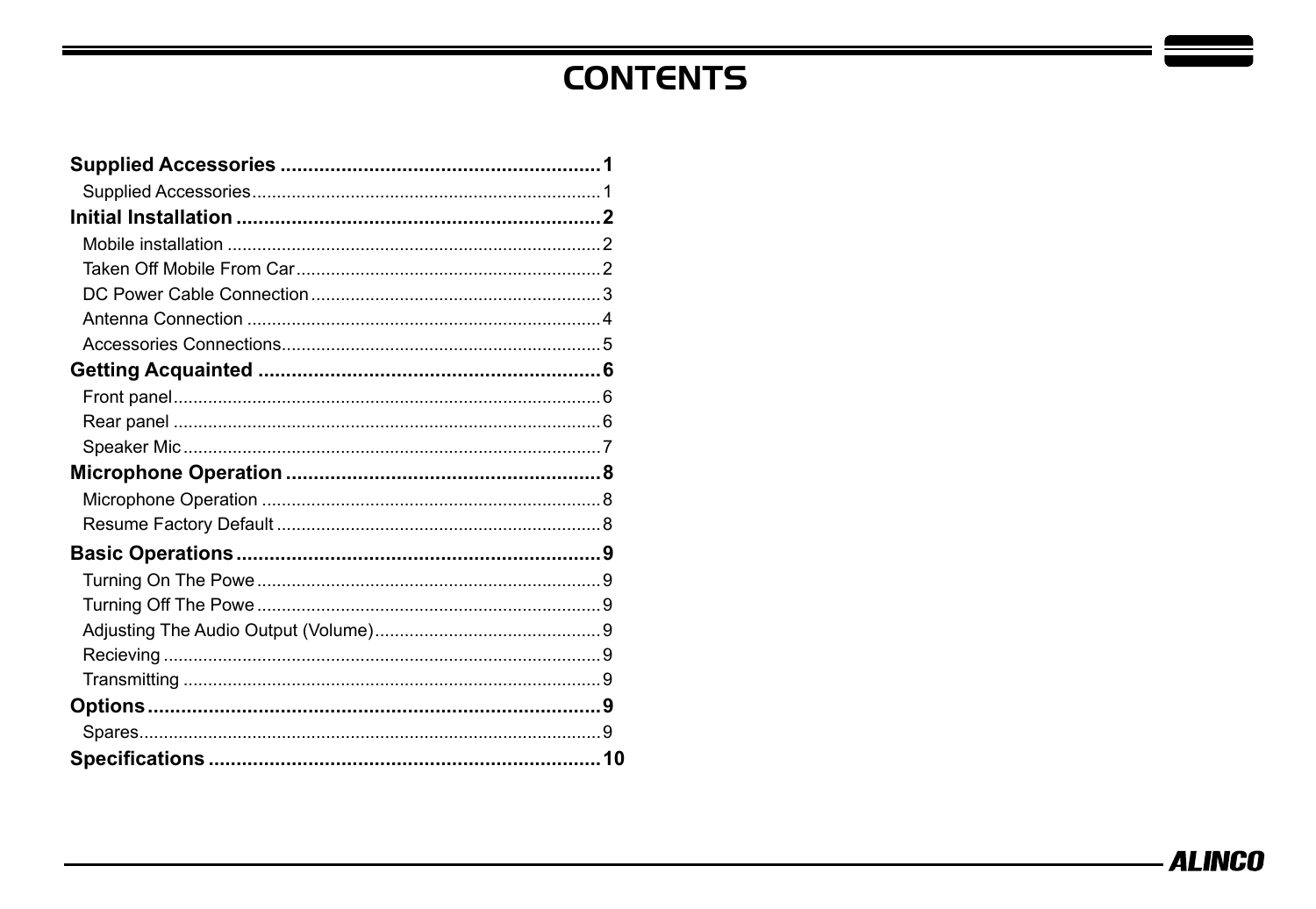## <span id="page-10-0"></span>*1* Supplied Accessories

## Supplied Accessories

Carefully unpack to make sure the following items are found in the package in addition to this manual:



The standard accessories may vary slightly depending on the version you have purchased. Please contact your local authorized Alinco dealer should you have any questions. Alinco and authorized dealers are not responsible for any typographical errors there may be in this manual. Standard accessories may change without notice.

Warranty Policy: Please refer to any enclosed warranty information or contact your authorized Alinco dealer/distributor for the warranty policy.

■ In order to operate this product, a properly tuned antenna, its feedline with connectors and fixing hardware are necessary. Please consult with your dealer for details.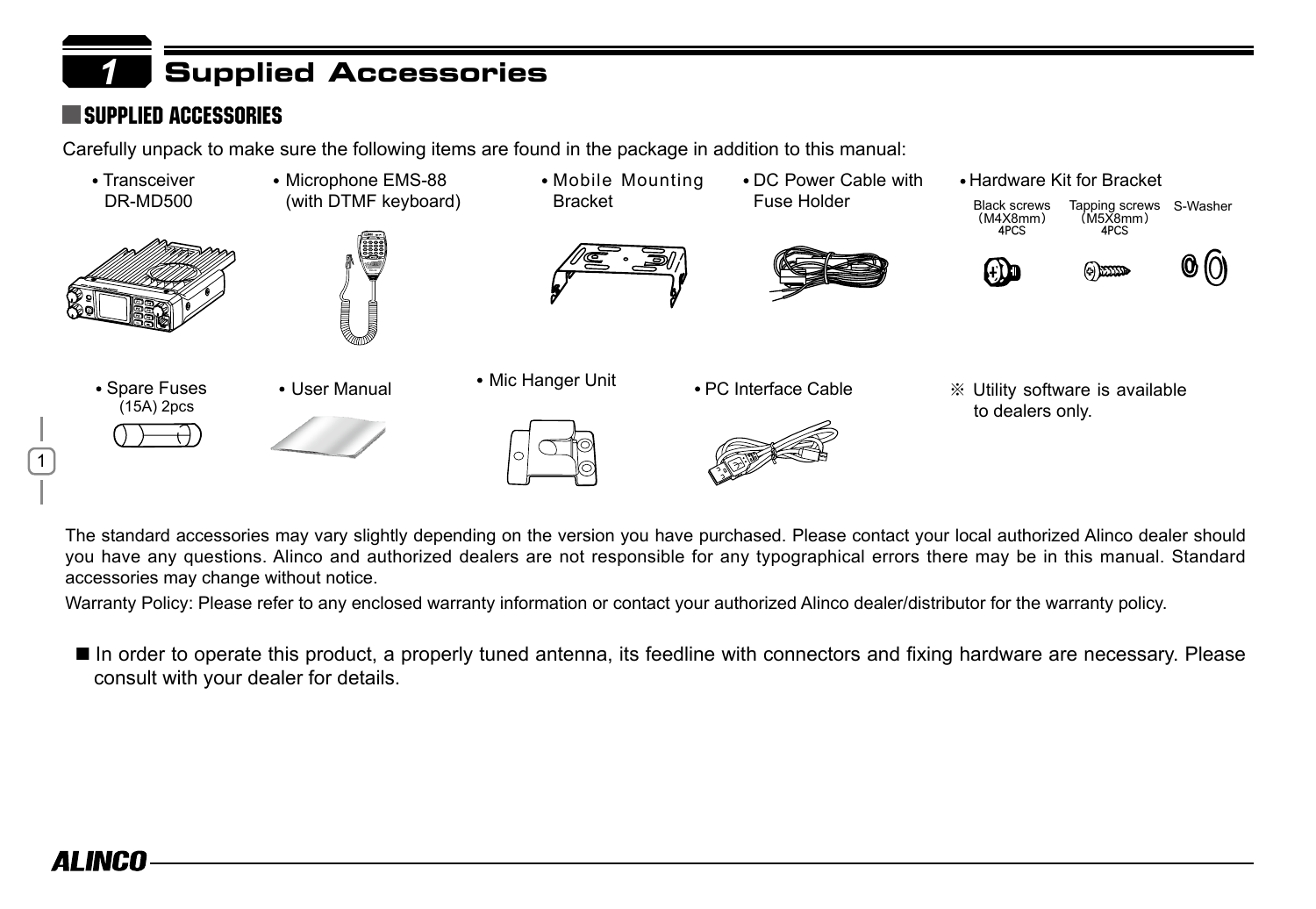

## <span id="page-11-0"></span>**MOBILE INSTALLATION**

The transceiver may be installed in any position in your car, where the controls and microphone are easily accessible and it does not interfere with the safe operation of the vehicle. If your vehicle is equipped with air bags, be certain your transceiver will not interfere with their deployment. If you are uncertain about where to mount the unit, contact your vehicle's dealer.

 $\bigoplus_{\mathsf{NOTE}}$ Prepare screwdriver to fasten and loosen screws.

*1.* Install the mounting bracket in the vehicle using the supplied selftapping screws (4pcs) and flat washers (4pcs).



- 2. Position the transceiver, then insert and tighten the supplied hexagon SEMS screws.
	- $\bullet$  Double check that all screws are tightened to prevent vehicle vibration from loosening the bracket or transceiver.



#### **Caution:**

Use only the provided screws otherwise you risk damaging the circuit board, components or fall-off of the unit.

**v** Determine the appropriate angle of the transceiver, using the 3 screw hole positions on the side of the mounting bracket.







*3.* To remove the transceiver, unscrew all fixing hardware, and hold the transceiver in the way that it won't fall from bracket.



*4.* Install mic hanger unit. Install the mic hanger in the vehicle using the supplied self tapping screws (2pcs) and washers (2pcs).



AI INIFI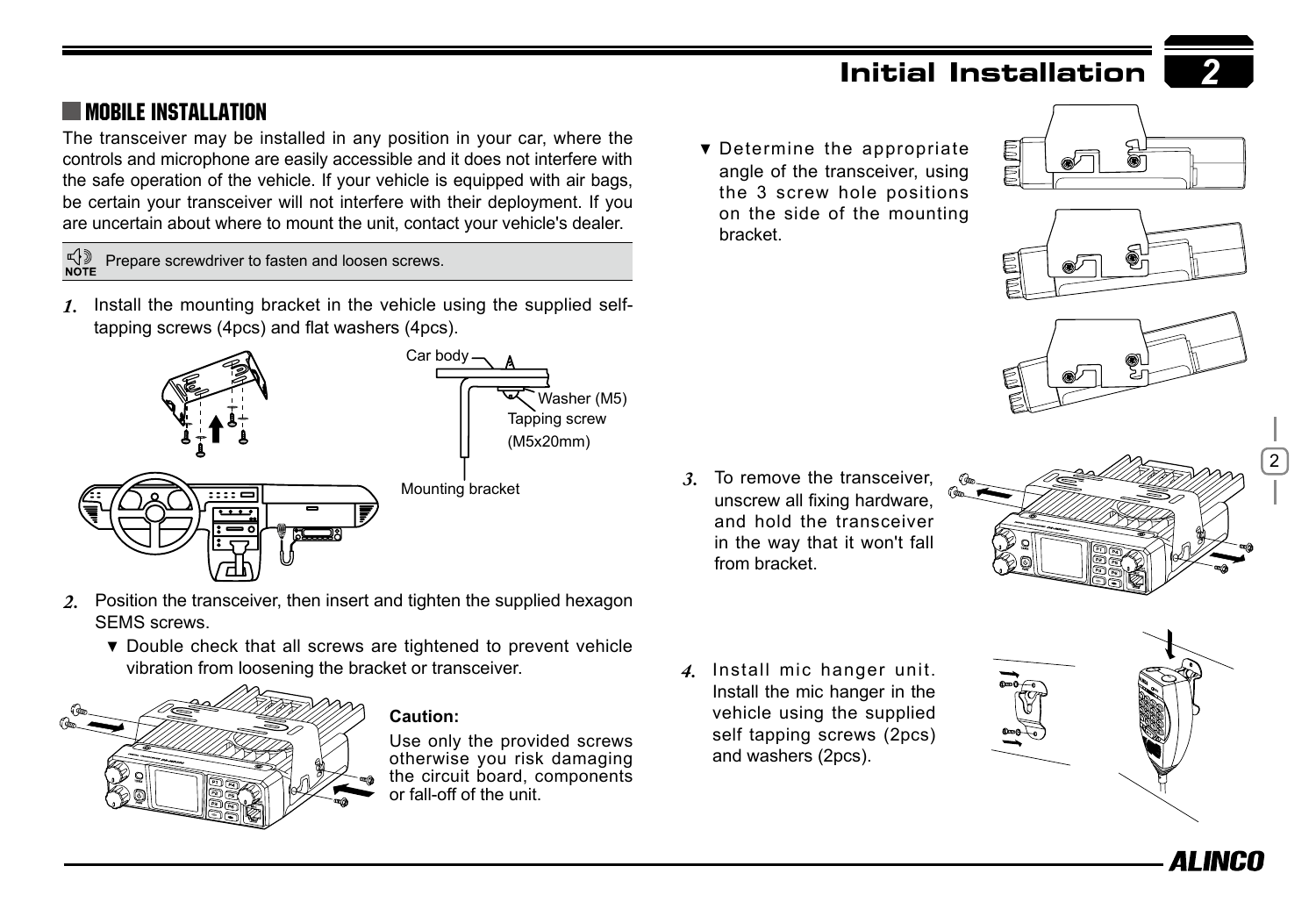## **THE POWER CABLE CONNECTION**

#### **EE MORILE OPERATION**

<span id="page-12-0"></span>*2*

3

AI INCO

The vehicle battery must have a nominal rating of 12V. Never connect the transceiver to a 24V battery. Be sure to use a 12V vehicle battery that has sufficient current capacity. If the current to the transceiver is insufficient, the display may darken during transmission, or transmitting output power may drop excessively.

- *1.* Route the DC power cable supplied with the transceiver directly to the vehicle's battery terminals using the shortest path from the transceiver.
	- $\blacktriangledown$  Never use the cigarette lighter socket as a DC source.
	- The entire length of the cable must be dressed so it is isolated from heat, moisture, and the engine secondary (high voltage) ignition system/cables.
- *2.* After installing cable, in order to avoid the risk of damp, please use heat-resistant tap to tie together with fuse box. Don't forget to reinforce whole cable.
- *3.* In order to avoid the risk of short circuit, please cut down connection with negative (-) of battery, then connect with transceiver.
- *4.* Confirm the correct polarity of the connections, then attach the power cable to the battery terminals; red connects to the positive (+) terminal and black connects to the negative (-) terminal.
	- **v** Never remove the fuse holders from the cable.

*5.* Reconnect any wiring removed from the negative terminal.



- *6.* Connect the DC power cable to the transceiver's power supply connector.
	- $\blacktriangledown$  Press the connectors firmly together until the locking tab clicks.



#### $\div$  Fixed Station Operation

In order to use this transceiver for fixed station operation, you will need a separate 13.8V DC power supply (not included), Please contact local dealer to require.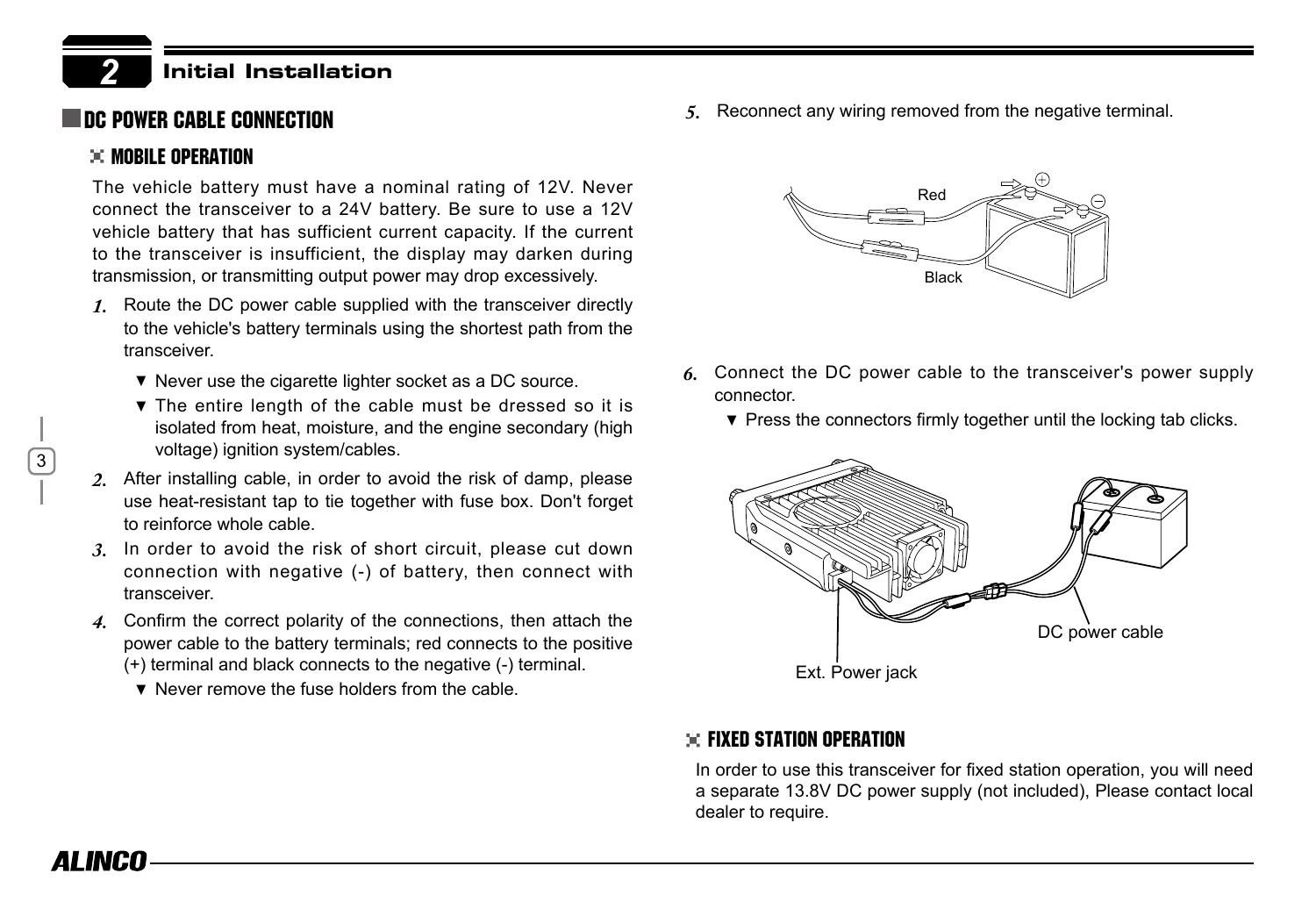The current capacity of your power supply must be 12A or more.

- *1.* Connect the DC power cable to the regulated DC power supply and ensure that the polarities are correct. (Red: positive, Black: negative).
	- ▼ Never directly connect the transceiver to an AC outlet.
	- **v** Use the supplied DC power cable to connect the transceiver to a regulated power supply.
	- $\bullet$  Do not substitute a cable with smaller gauge wires.



DC power cable with fuse holder

- *2.* Connect the transceiver's DC power connector to the connector on the DC power cable.
	- $\blacktriangledown$  Press the connectors firmly together until the locking tab clicks.

 $\blacktriangledown$  Before connecting the DC power to the transceiver, be sure to switch the transceiver and the DC power supply OFF.

 $N^{\text{OTE}}$   $\blacktriangledown$  Do not plug the DC power supply into an AC outlet until you make all connections.

#### REPLACING FUSES

 $\mathbb{R}$ 

If the fuse blows, determine the cause, then correct the problem. After

the problem is resolved, replace the fuse. If newly installed fuses continue to blow, disconnect the power cable and contact your dealer for assistance.



| <b>Fuse Location</b>                 | <b>Fuse Current Rating</b> |
|--------------------------------------|----------------------------|
| Transceiver                          | 15A                        |
| Supplied Accessory DC<br>power cable | 15A                        |

Only use fuses of the specified type and rating, otherwise the transceiver could be damaged.

If you use the transceiver for a long period when the vehicle battery is  $\pi$ () not fully charged, or when the engine is OFF, the battery may become NOTE discharged, and will not have sufficient reserves to start the vehicle. Avoid using the transceiver in these conditions.

### Antenna Connection

Before operating, install an efficient, well-tuned antenna. The success of your installation will depend on the type of antenna and its correct installation.

Use a 50Ω impedance antenna and low-loss coaxial feed-line that has a characteristic impedance of  $50Ω$ , to match the transceiver input impedance. Coupling the antenna to the transceiver via feed-lines having an impedance other than 50Ω reduces the efficiency of the antenna system and can cause interference to nearby electronic equipment.

4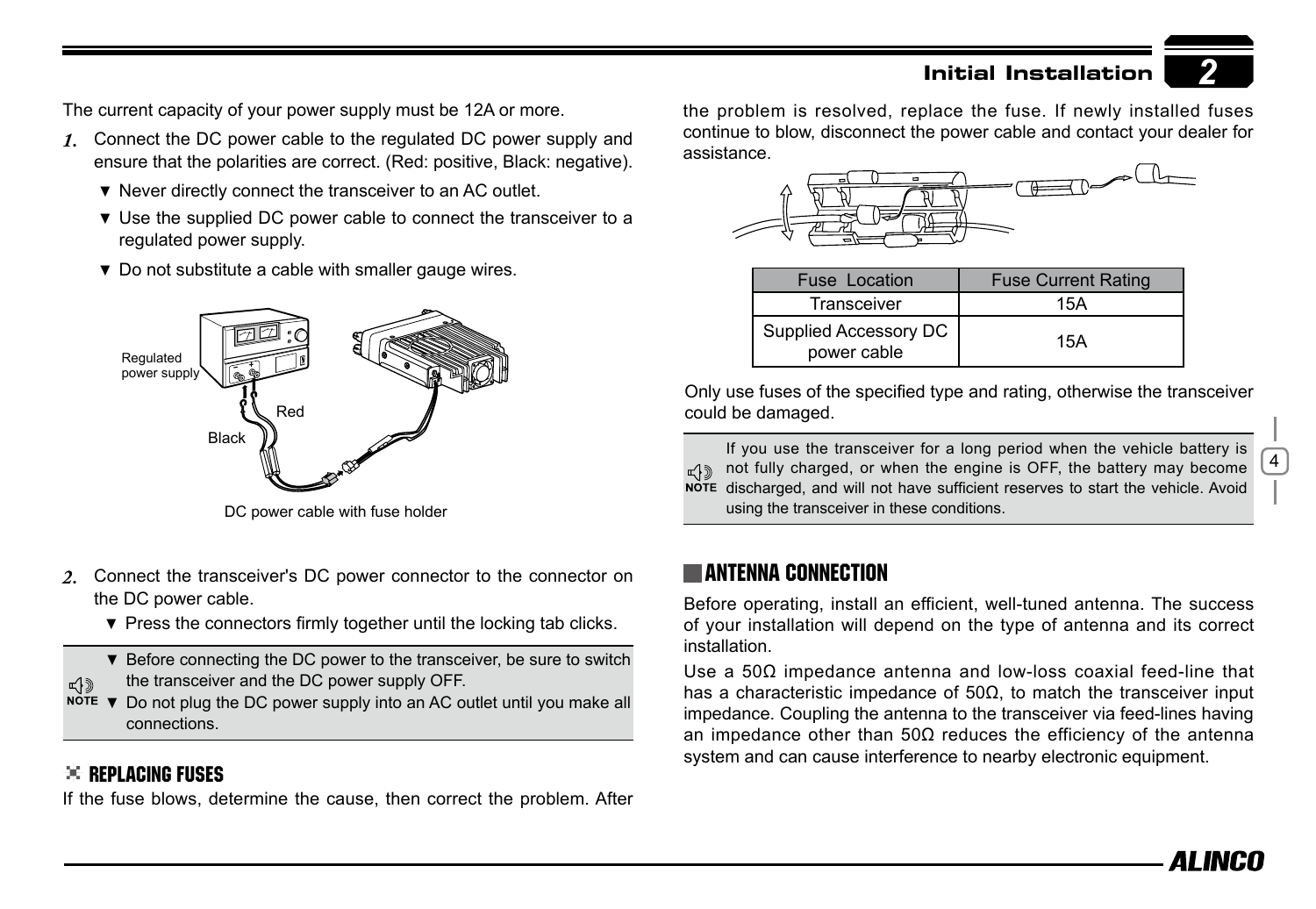<span id="page-14-0"></span>Transmitting without first connecting an antenna or other matched load may damage the transceiver. Always connect the antenna to the  $\begin{bmatrix} \downarrow \\ \downarrow \end{bmatrix}$  transceiver before transmitting.

All fixed stations should be equipped with a lightning arrester to reduce the risk of fire, electric shock, and transceiver damage.

### **LACCESSORIES CONNECTIONS**

#### External Speaker

If you plan to use the optional external speaker/s, There are 2 options. For a single speaker, plug into the 3.5mm SP Jack on the rear of the transceiver to hear both bands through one speaker. To use dual speakers, use the stereo plug into the 3.5mm ST Jack on the rear of the transceiver to split the left and right bands between the 2 speakers.

#### **SPEAKER MICH**

For voice communications, connect a provided Speaker mic into the socket on the front of the main unit. Turn the ring firmly on the plug until it locks. Attach the supplied Speaker mic hanger in an appropriate location using the screws included in the screw set.



After installing your antenna, ensure that you have the best possible  $\pi$ ( $\gg$ NOTE SWR reading.

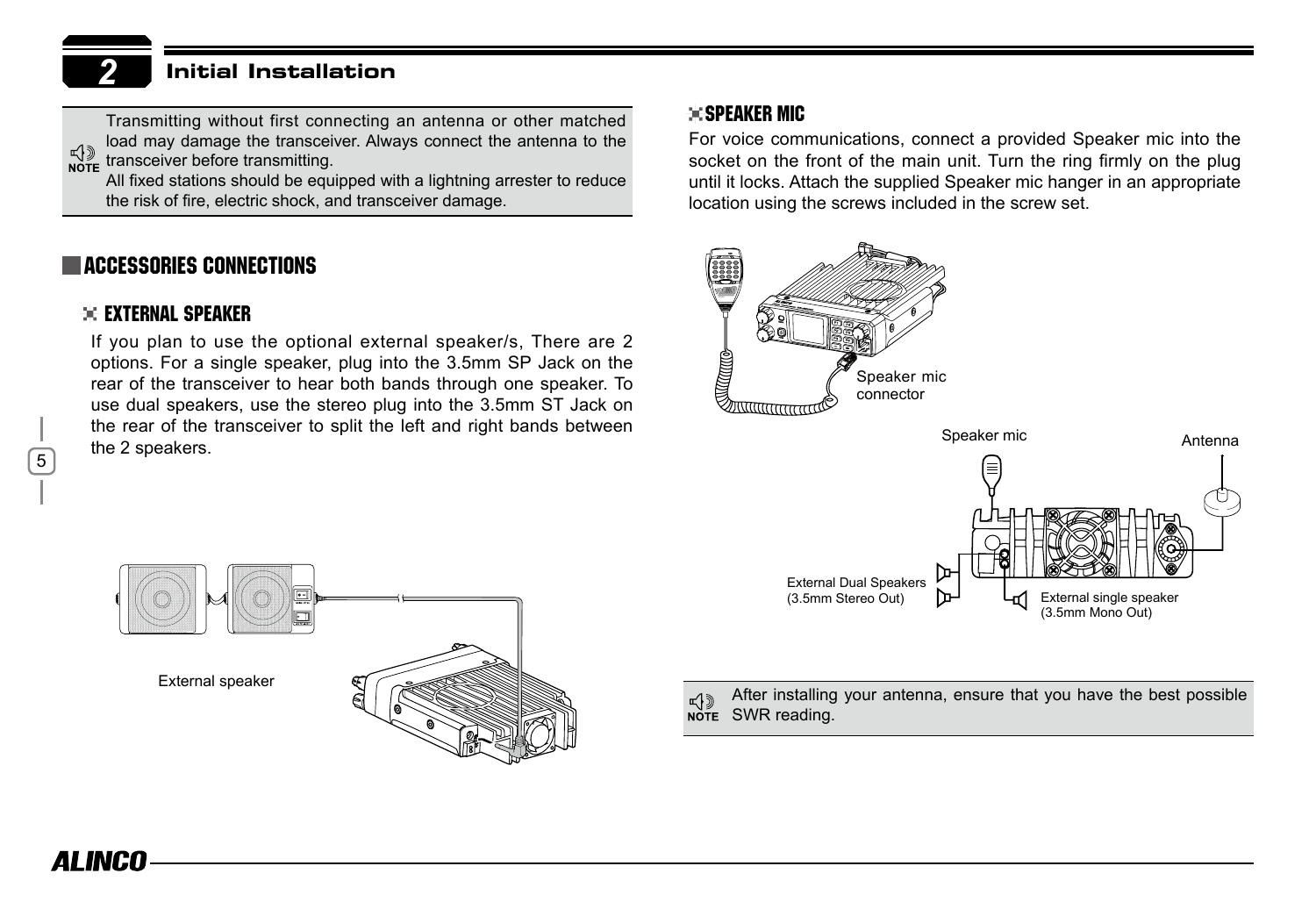## Getting Acquainted

<span id="page-15-0"></span>

### **Basic Functions**

| NO. | <b>KEY</b>                       | <b>FUNCTION</b>                                                                                                                                                                                                                 |
|-----|----------------------------------|---------------------------------------------------------------------------------------------------------------------------------------------------------------------------------------------------------------------------------|
| 1   | Power Key                        | Press to power On. Press and hold for 2 seconds to<br>turn Off the transceiver.                                                                                                                                                 |
| 2   | VOL A knob<br><b>VOL B knob</b>  | Adjust audio level of channel A.<br>Adjust audio level of channel B.                                                                                                                                                            |
| 3   | CH knob<br>(channel<br>selector) | Rotate to choose a frequency/channel. In scan<br>mode, rotate to change scan directions.                                                                                                                                        |
|     |                                  | Press: To use the pre-programmed function.                                                                                                                                                                                      |
|     |                                  | Press and hold: To use the pre-programmed<br>function.                                                                                                                                                                          |
| 4   | <b>MENU</b> key                  | Press to enter function menu set up.<br>Press to select/confirm a selection.                                                                                                                                                    |
|     |                                  | Press and hold [MENU] key until the LCD display<br>"Next Please Press Dial Key", press the number key,<br>it will perform the programmed function.<br>Combination key function shall be setup in PC<br>software-Public-Hot key. |

| 5 | <b>EXIT key</b>      | Press: Press to return to previous menus.<br>Press to delete characters when texting message.                                                                      |
|---|----------------------|--------------------------------------------------------------------------------------------------------------------------------------------------------------------|
|   |                      | Press and hold to active keypad lock.                                                                                                                              |
| 6 | P1-P6 key            | Press/ press and hold these keys to use the pre-<br>programmed functions.<br>In the radio menu setting, P1 is up key and P2 is down key.                           |
| 7 | MIC connector        | Connector to connect the speaker mic.                                                                                                                              |
| 8 | <b>LED</b> indicator | Constant Red: Transmitting<br>Constant Green: Analog Receiving<br>Constant Cyan: Digital Receiving<br>Flashing Green: Scan<br>Constant Orange : Repeater function. |
| 9 | <b>LCD Display</b>   | Displays frequencies, channels and other operating<br>parameters.                                                                                                  |

Features, channels of operation and functions may be blocked by the dealer programming.



|                | NO. KEY | <b>FUNCTION</b>                                          |
|----------------|---------|----------------------------------------------------------|
|                |         | Ext. Dual Speakers   To connect external stereo speaker. |
| $\mathfrak{p}$ |         | Ext.Single Speaker   To connect external mono speaker.   |
| 3              |         | Antenna Connector   Connect a 50Ω antenna.               |
|                | Fan     | Set fan control in PC software and by manual setting.    |



 $\overline{6}$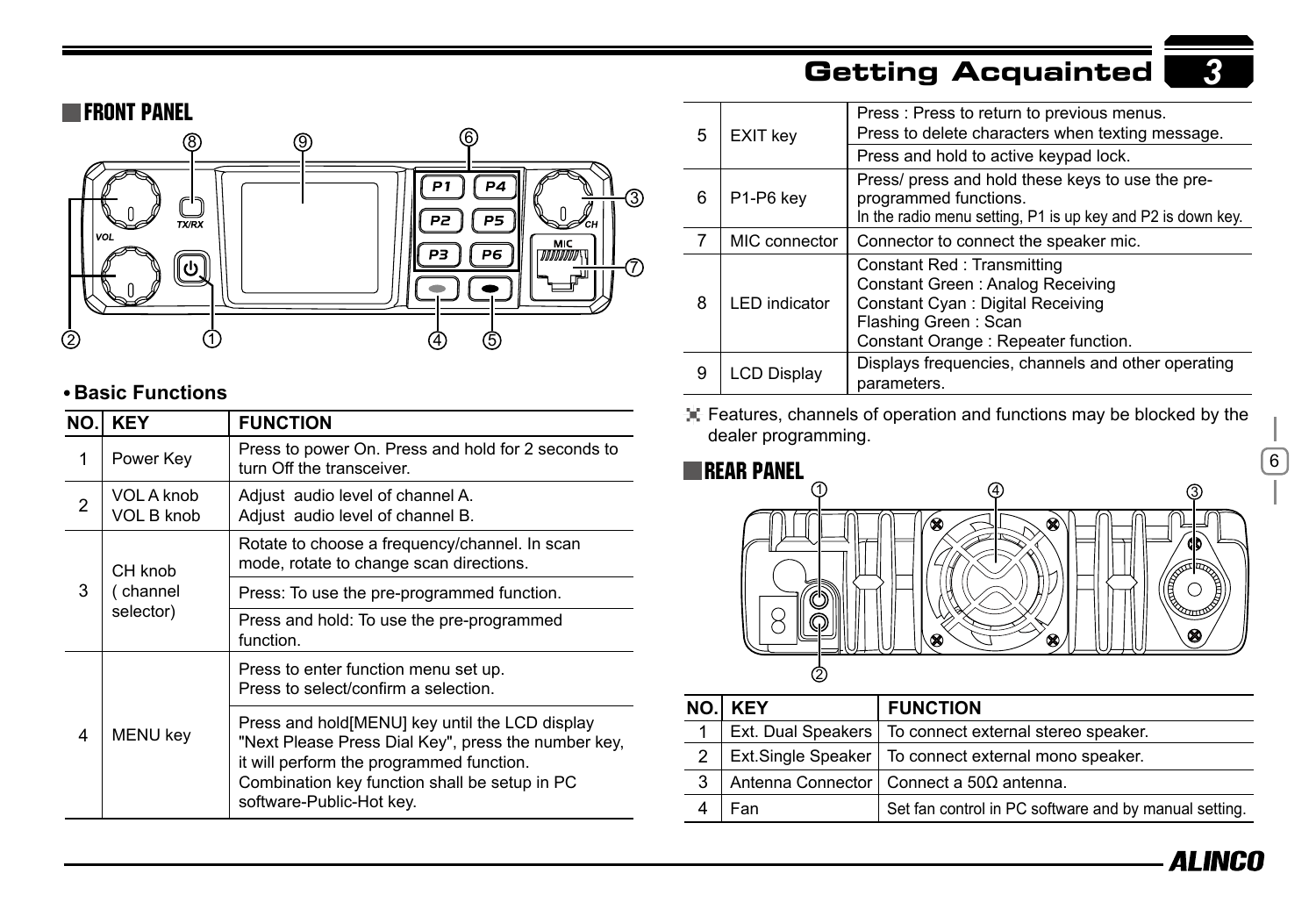<span id="page-16-0"></span>*3* Getting Acquainted

### SPEAKER MIC



Speaker mic connector (Front view)



1. Red : URX 2. Brown : 5V 3. Yellow : UTX 4. Green : SP+ 5. Black: MIC GND 6. White : MIC 7. Blue: SP-8. Grey : GND

| NO.I           | <b>KEY</b>                       | <b>FUNCTION</b>                                                                                                                                                           |
|----------------|----------------------------------|---------------------------------------------------------------------------------------------------------------------------------------------------------------------------|
| 1              | M/S                              | Switches between Main and Sub bands.                                                                                                                                      |
| $\overline{2}$ | Number Key                       | Input VFO frequency or DTMF dial out etc.                                                                                                                                 |
| 3              | <b>PA MENU</b>                   | Programmed key [Set the programs in PC software].<br>The MENU key is set as default setting.                                                                              |
|                | PB ZONE UP                       | Programmed key [Set the programs in PC software].<br>The ZONE up key is set as default setting.                                                                           |
|                | PC ZONE<br><b>DOWN</b>           | Programmed key [Set the programs in PC software].<br>The EXIT key is set as default setting. Key Lock /<br>Unlock is set as default setting of holding key in<br>advance. |
|                | PD FXIT                          | Programmed key [Set the programs in PC software].<br>The EXIT key is set as default setting.                                                                              |
| 4              | TX/RX<br>Indicator<br>(Main/Sub) | Illuminates red while transmitting, green while<br>receiving signals.<br>M lights on when: RX/TX Channel A.<br>S lights on when: RX/TX Channel B.                         |
| 5              | <b>Band</b><br>Indicator         | The indicator light on when select as Channel A or<br>Channel B.                                                                                                          |
| 6              | <b>PTT</b>                       | Push-To-Talk key: Press this key to transmit.                                                                                                                             |
| $\overline{7}$ | UP                               | Increase frequency, channel number or setting value.                                                                                                                      |
| 8              | <b>DOWN</b>                      | Decrease frequency, channel number or setting value.                                                                                                                      |
| 9              | <b>MIC</b>                       | Speak here during transmission.                                                                                                                                           |
| 10             | Speaker                          | Allows the voice come out from the speaker on<br>microphone.                                                                                                              |

์ 7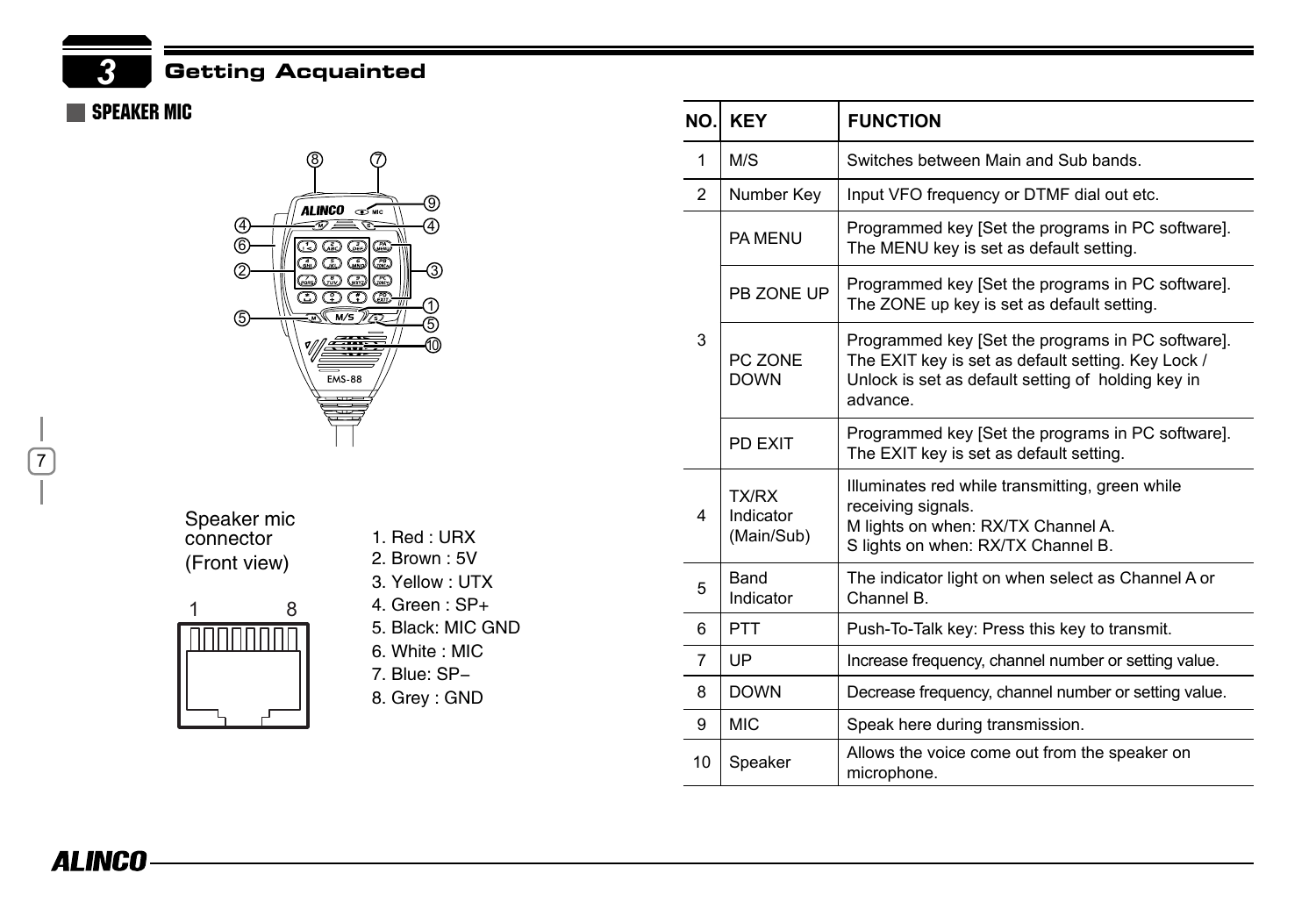### Microphone Operation



You can operate the transceiver by keypad or input desired frequency and channel through the EMS-88 microphone.

#### $\gg$  send dtmf signaling

Hold the [PTT] key; input the desired DTMF signaling by the numeric keys.

#### $\div$  Main/Sub band switching

At the default setting, both MAIN and SUB bands are displayed. The transmitting is possible only on the frequency/channel.

To switch main / sub band, press the **[M/S]** or **[P1]** key to set the desired frequency or channel.

## Microphone Operation

### RESUME FACTORY DEFAULT

If your transceiver seems to be malfunctioning becuase of wrong operation or setup, this function will be able to resume all setup and channels to factory default.

Press and hold [P2] Key + CH knob + Power key at the same time to power on the transceiver.

The transceiver will start up with a note on the display "Are you sure you want to initialize radio?"

Press [Menu] Key to proceed the reset, on the screen displays "Initialize Radio" Then radio will resume to factory default setting status.

(Channel A: 155MHz, Channel B: 456MHz)

Reset function may be prohibited by PC programming. The memory ๔ใจ NOTE channels will be erased and can't recall after reset

8

*4*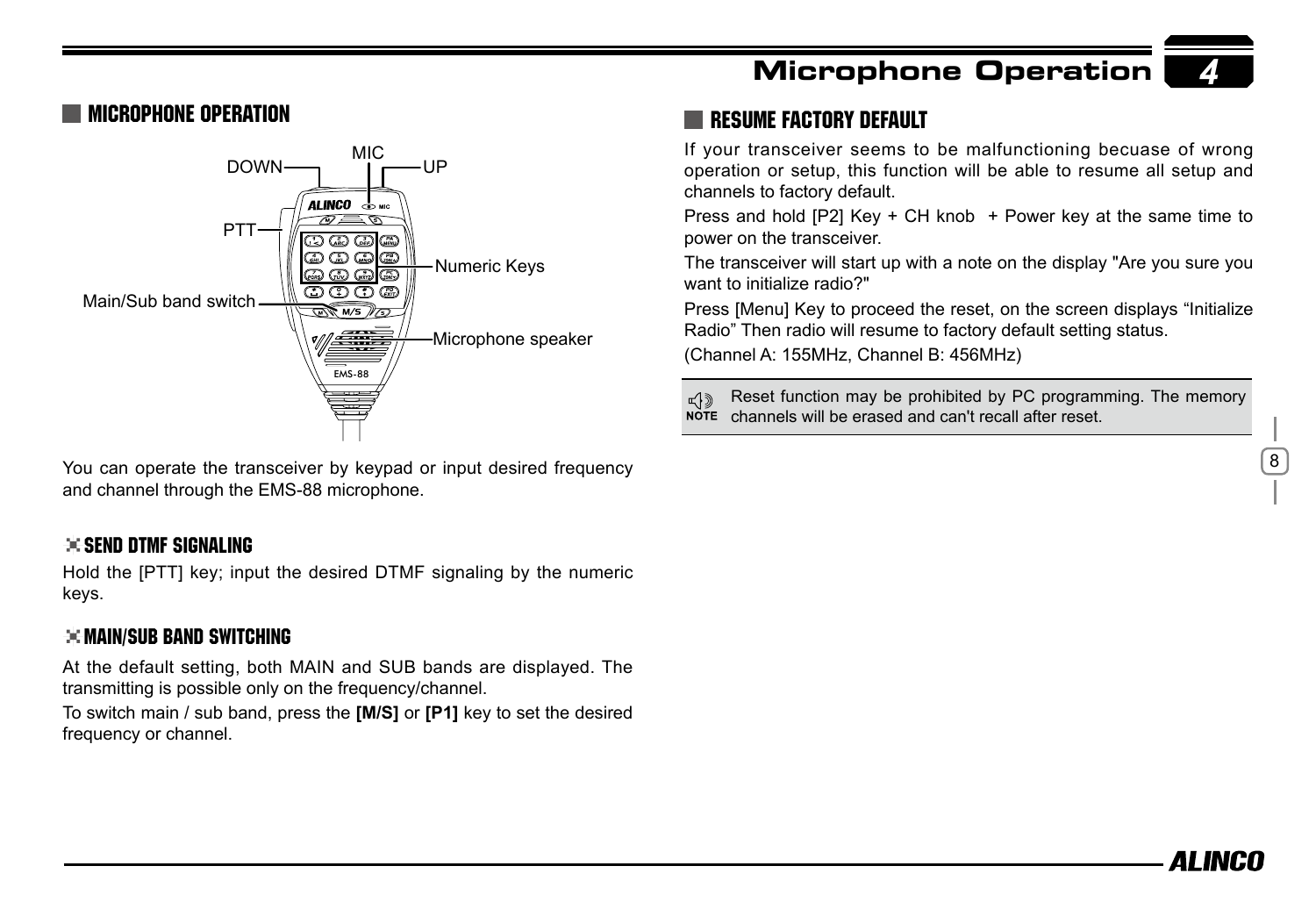## *5* Basic Operations Options *6*

## TURNING ON THE POWER SPARES

Turn on the transceiver by pressing the power key, and the LCD displays "Booting, please wait". Then it will show a start-up message, and you will

## Turning off the power

Turn off the transceiver by pressing and hold the power key for 2 seconds, and the LCD light is turned off.

## $\blacksquare$  adjusting the Audio Output (Volume)

Turn the VOL A or B knob clockwise to increase the audio level, counterclockwise to decrease audio level of channel A or channel B.

## **RECIEVING**

 $\mathsf{g}$ When a signal is received on the channel that you selected, then the received signal can be heard.

The indicator lights green while transceiver is receiving in analog channel or lights cyan if it is receiving in digital channel.

### **TRANSMITTING**

- 1. Press the PTT key. The red TX indicator turns on while transmitting.
- 2. While holding down the PTT key, speak into the unit at normal voice from the distance of 5cm.
- 3. Release the PTT key to receive.

EMS- 88 Speaker Microphone ERW-21 PC interface cable

Mounting brackets, hardware, DC cable etc are also available as spare parts from your dealer.

## AI INCN